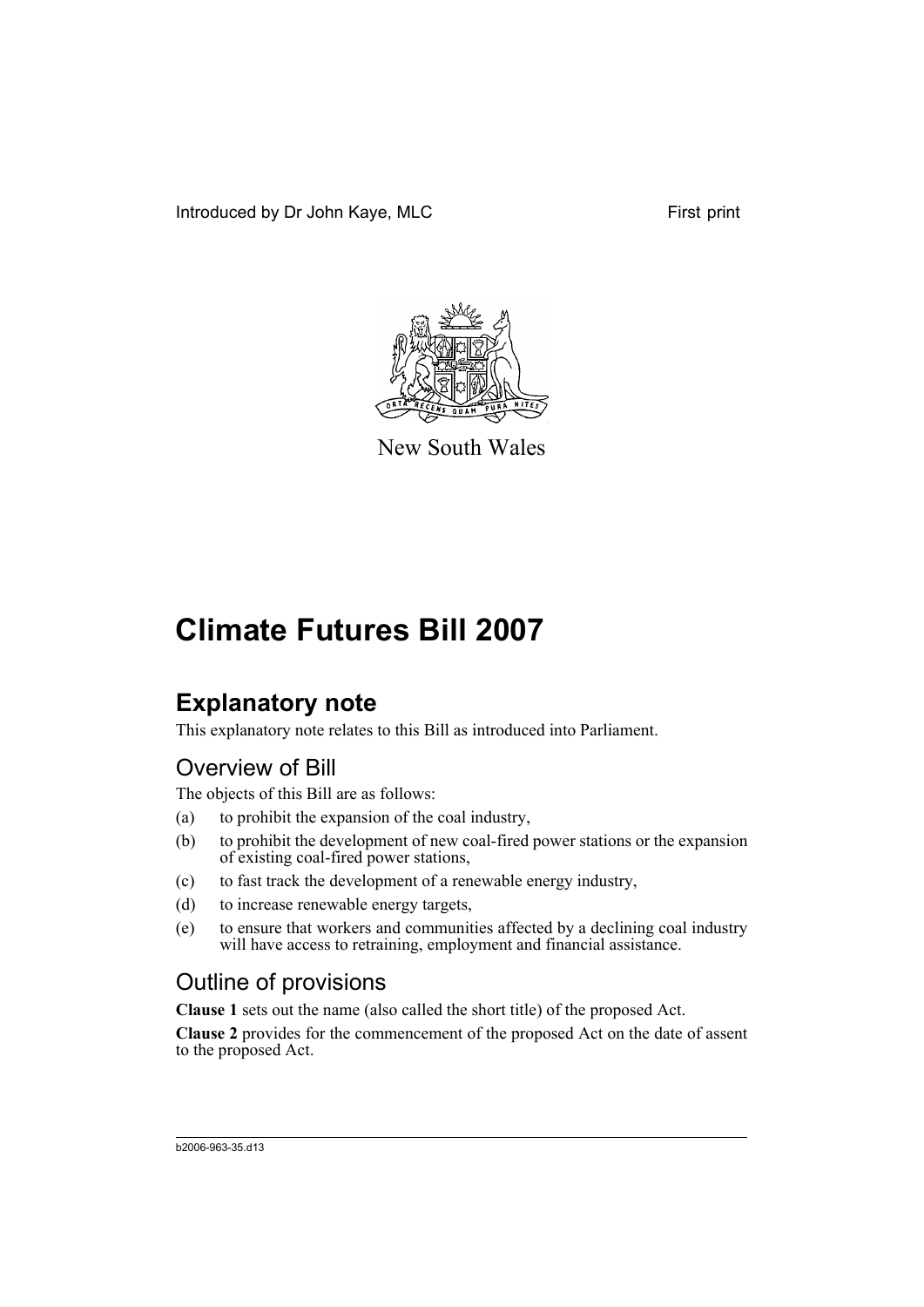Climate Futures Bill 2007

Explanatory note

**Clause 3** sets out the objects (as described in the Overview above) of the proposed Act.

**Clause 4** defines certain words and expressions used in the proposed Act and contains other interpretative provisions for the purposes of the proposed Act.

**Clause 5** expressly prohibits the carrying out of certain development in connection with the coal industry. Development that will be prohibited under the proposed section includes establishing new coal mines, expanding existing coal mines, establishing new coal-fired power stations, expanding the capacity of (or extending the operational life of) existing coal-fired power stations and expanding coal export terminals. Planning approval (including approval under Part 3A of the *Environmental Planning and Assessment Act 1979* or development consent under Part 4 of that Act) cannot be given for any development that is prohibited under the proposed section.

**Clause 6** revokes the planning approval given for 3 specific forms of development, namely the expansion of the Kooragang Coal Terminal, the construction of the Newcastle Coal Infrastructure Group Coal Export Terminal, Kooragang Island and the establishment of the Anvil Hill coal mine.

**Clause 7** requires the Government of NSW to implement measures to achieve a target of 20% renewable electricity consumption by 2012 and 50% renewable electricity consumption by 2020. *Renewable electricity* is defined in the proposed Act as electricity that is generated from renewable energy sources.

**Clause 8** states that it is Parliament's intention that the Government of NSW will provide appropriate financial assistance to workers and communities that will be adversely affected by a declining coal industry.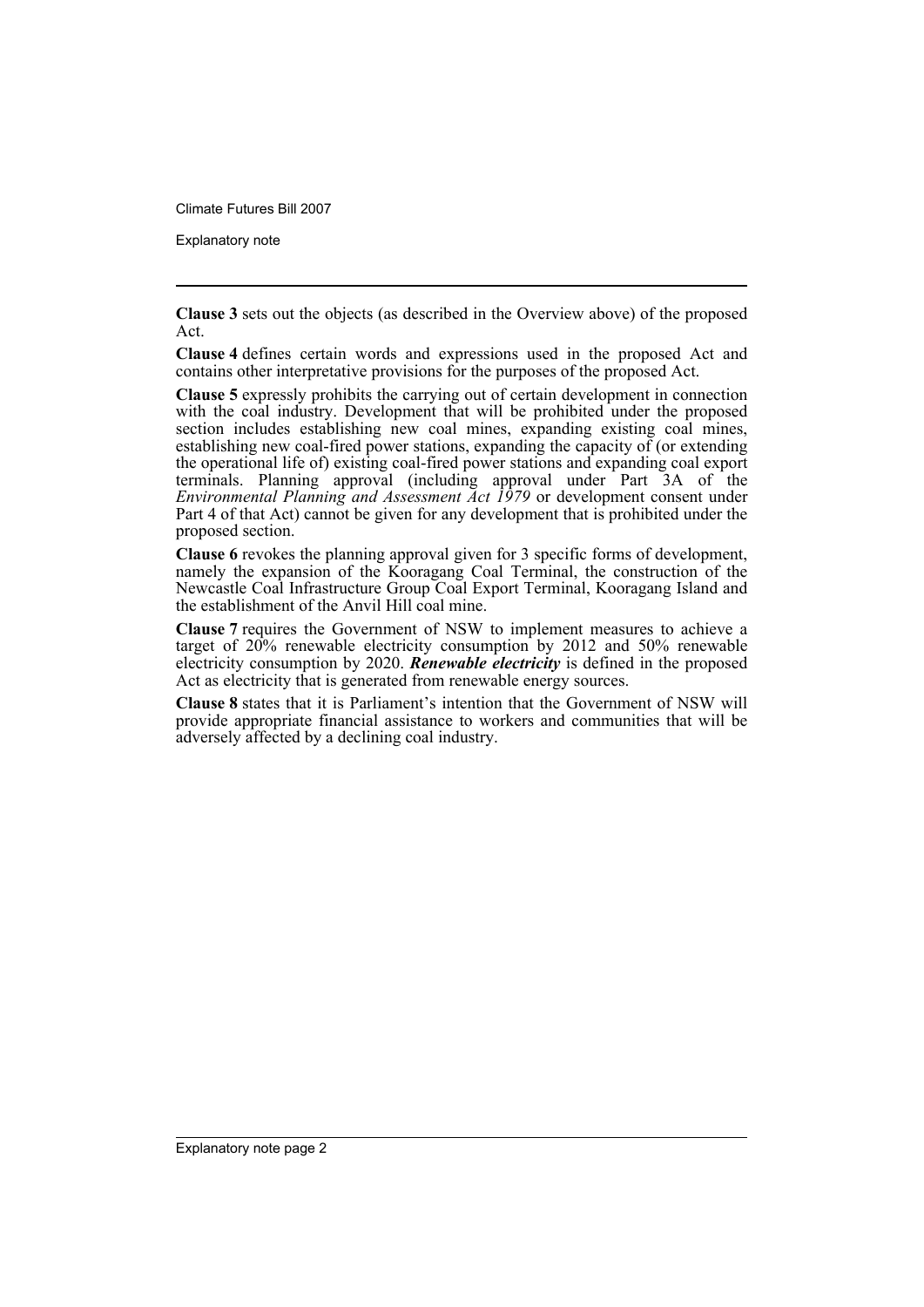Introduced by Dr John Kaye, MLC First print



New South Wales

# **Climate Futures Bill 2007**

## **Contents**

|   |                                                                          | Page |
|---|--------------------------------------------------------------------------|------|
|   | Name of Act                                                              |      |
| 2 | Commencement                                                             |      |
| 3 | Objects of Act                                                           | 2    |
| 4 | Definitions                                                              | 2    |
| 5 | Prohibited development                                                   | 3    |
| 6 | Revocation of specific planning approvals                                | 3    |
|   | Renewable energy targets                                                 | 3    |
| 8 | Provision of financial assistance to affected workers and<br>communities |      |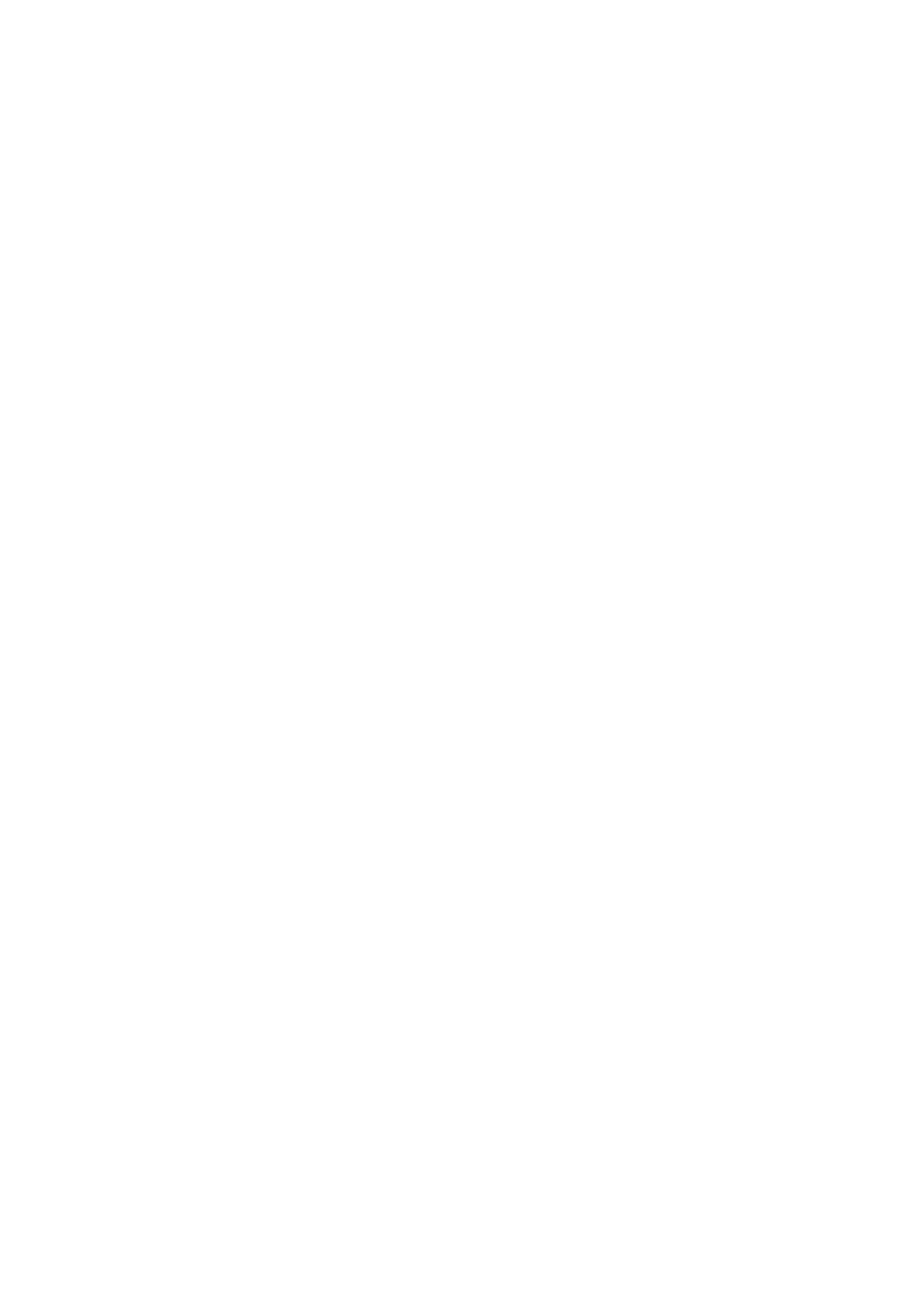

New South Wales

## **Climate Futures Bill 2007**

No , 2007

#### **A Bill for**

An Act to prohibit the expansion of the coal industry by making illegal the development of new coal mines, the expansion of existing coal mines, the expansion of coal export terminals and the construction of coal-fired power plants; to fast track the development of a renewable energy industry; to raise New South Wales' mandatory renewable energy targets; to ensure that all communities that are affected by a declining coal industry will have access to retraining and transitional financial assistance; and for other purposes.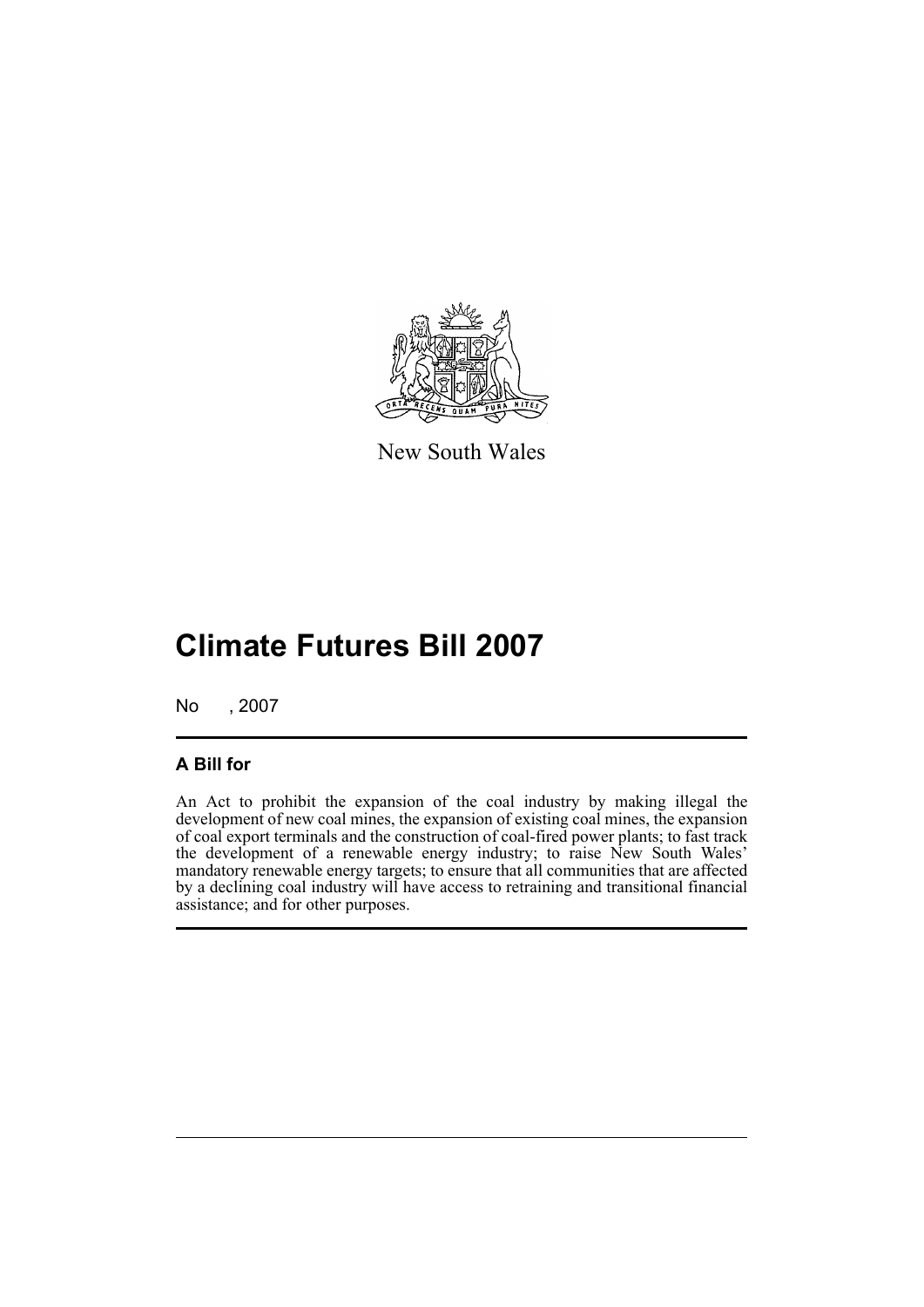#### Clause 1 Climate Futures Bill 2007

<span id="page-5-3"></span><span id="page-5-2"></span><span id="page-5-1"></span><span id="page-5-0"></span>

|              |                                         |                       | The Legislature of New South Wales enacts:                                                                                                                                       | 1              |
|--------------|-----------------------------------------|-----------------------|----------------------------------------------------------------------------------------------------------------------------------------------------------------------------------|----------------|
| 1            |                                         | Name of Act           |                                                                                                                                                                                  | 2              |
|              |                                         |                       | This Act is the <i>Climate Futures Act 2007</i> .                                                                                                                                | 3              |
| $\mathbf{2}$ |                                         |                       | <b>Commencement</b>                                                                                                                                                              | 4              |
|              |                                         |                       | This Act commences on the date of assent to this Act.                                                                                                                            | 5              |
| 3            |                                         | <b>Objects of Act</b> |                                                                                                                                                                                  | 6              |
|              | The objects of this Act are as follows: |                       |                                                                                                                                                                                  | $\overline{7}$ |
|              |                                         | (a)                   | to prohibit the expansion of the coal industry,                                                                                                                                  | 8              |
|              |                                         | (b)                   | to prohibit the development of new coal-fired power stations or<br>the expansion of existing coal-fired power stations,                                                          | 9<br>10        |
|              |                                         | (c)                   | to fast track the development of a renewable energy industry,                                                                                                                    | 11             |
|              |                                         | (d)                   | to increase renewable energy targets,                                                                                                                                            | 12             |
|              |                                         | (e)                   | to ensure that workers and communities affected by a declining<br>coal industry will have access to retraining, employment and<br>financial assistance.                          | 13<br>14<br>15 |
| 4            |                                         | <b>Definitions</b>    |                                                                                                                                                                                  | 16             |
|              | (1)                                     |                       | In this Act:                                                                                                                                                                     | 17             |
|              |                                         |                       | <i>development</i> has the same meaning as in the EPA Act.                                                                                                                       | 18             |
|              |                                         |                       | <b>EPA Act</b> means the <i>Environmental Planning and Assessment Act 1979</i> .                                                                                                 | 19             |
|              |                                         |                       | <i>planning approval</i> means any of the following:                                                                                                                             | 20             |
|              |                                         | (a)                   | development consent under Part 4 of the EPA Act,                                                                                                                                 | 21             |
|              |                                         | (b)                   | approval under Part 3A of the EPA Act for a concept plan for a<br>project or approval under that Part to carry out a project,                                                    | 22<br>23       |
|              |                                         | (c)                   | the modification of any such development consent or approval.                                                                                                                    | 24             |
|              |                                         |                       | <i>project</i> has the same meaning as in section 75A of the EPA Act.                                                                                                            | 25             |
|              |                                         |                       | <i>renewable electricity</i> means electricity generated from renewable<br>energy sources.                                                                                       | 26<br>27       |
|              | (2)                                     |                       | Without affecting the operation of subsection (1), words and<br>expressions used in this Act that are defined in the EPA Act have the<br>same meanings as in that Act.           | 28<br>29<br>30 |
|              | (3)                                     |                       | A reference in this Act to an existing coal mine or an existing power<br>station is a reference to a coal mine or power station operating as at the<br>commencement of this Act. | 31<br>32<br>33 |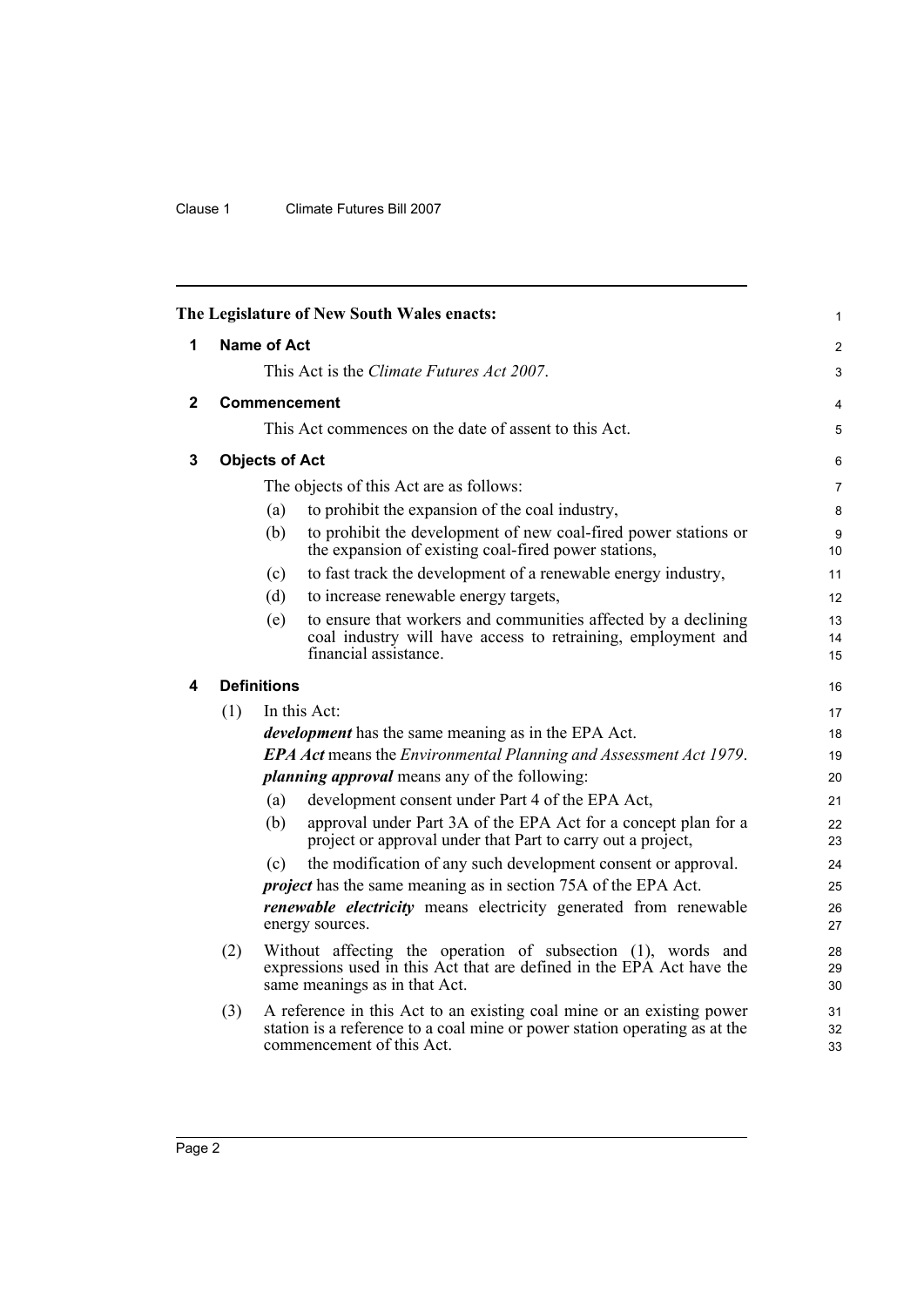<span id="page-6-2"></span><span id="page-6-1"></span><span id="page-6-0"></span>

| 5 |                                           |                                                                                    | <b>Prohibited development</b>                                                                                                                                                                                  | $\mathbf{1}$         |  |
|---|-------------------------------------------|------------------------------------------------------------------------------------|----------------------------------------------------------------------------------------------------------------------------------------------------------------------------------------------------------------|----------------------|--|
|   | (1)                                       |                                                                                    | Despite any other Act or environmental planning instrument, the<br>following development is prohibited:                                                                                                        | 2<br>3               |  |
|   |                                           | (a)                                                                                | establishing a coal mine,                                                                                                                                                                                      | 4                    |  |
|   |                                           | (b)                                                                                | any development that expands or increases the level of operations<br>of an existing coal mine,                                                                                                                 | 5<br>6               |  |
|   |                                           | (c)                                                                                | any development that increases the capacity of any coal export<br>terminal or other form of transport infrastructure that is<br>specifically designed and used for the purposes of handling coal,              | 7<br>8<br>9          |  |
|   |                                           | (d)                                                                                | establishing a coal-fired power station,                                                                                                                                                                       | 10                   |  |
|   |                                           | (e)                                                                                | any development that increases the capacity of an existing<br>coal-fired power station to generate electrical power,                                                                                           | 11<br>12             |  |
|   |                                           | (f)                                                                                | any development that extends the operational life of an existing<br>coal-fired power station by changing the technology used at the<br>power station.                                                          | 13<br>14<br>15       |  |
|   | (2)                                       |                                                                                    | Planning approval cannot be given or granted for any development that<br>is prohibited by this section.                                                                                                        | 16<br>17             |  |
|   | (3)                                       |                                                                                    | Any planning approval that is given or granted for any development that<br>is prohibited by this section is revoked.                                                                                           | 18<br>19             |  |
| 6 | Revocation of specific planning approvals |                                                                                    |                                                                                                                                                                                                                |                      |  |
|   |                                           | Without limiting section $5(3)$ , the following planning approvals are<br>revoked: |                                                                                                                                                                                                                |                      |  |
|   |                                           |                                                                                    |                                                                                                                                                                                                                | 21<br>22             |  |
|   |                                           | (a)                                                                                | planning approval for the expansion of the Kooragang Coal<br>Terminal (being the approval granted to Port Waratah Coal<br>Services Limited on 13 April 2007),                                                  | 23<br>24<br>25       |  |
|   |                                           | (b)                                                                                | planning approval for the construction of the coal export<br>transport terminal on Kooragang Island, Newcastle (being the<br>approval granted to the Newcastle Coal Infrastructure Group on<br>13 April 2007), | 26<br>27<br>28<br>29 |  |
|   |                                           | (c)                                                                                | planning approval for the establishment of the Anvil Hill coal<br>mine (being the approval granted to Centennial Hunter Pty<br>Limited on $\overline{7}$ June $2007$ ).                                        | 30<br>31<br>32       |  |
| 7 |                                           |                                                                                    | Renewable energy targets                                                                                                                                                                                       | 33                   |  |
|   | (1)                                       |                                                                                    | The Government of New South Wales is required to implement<br>measures to increase the proportion of renewable electricity consumed<br>in the State so that it comprises at least:                             | 34<br>35<br>36       |  |